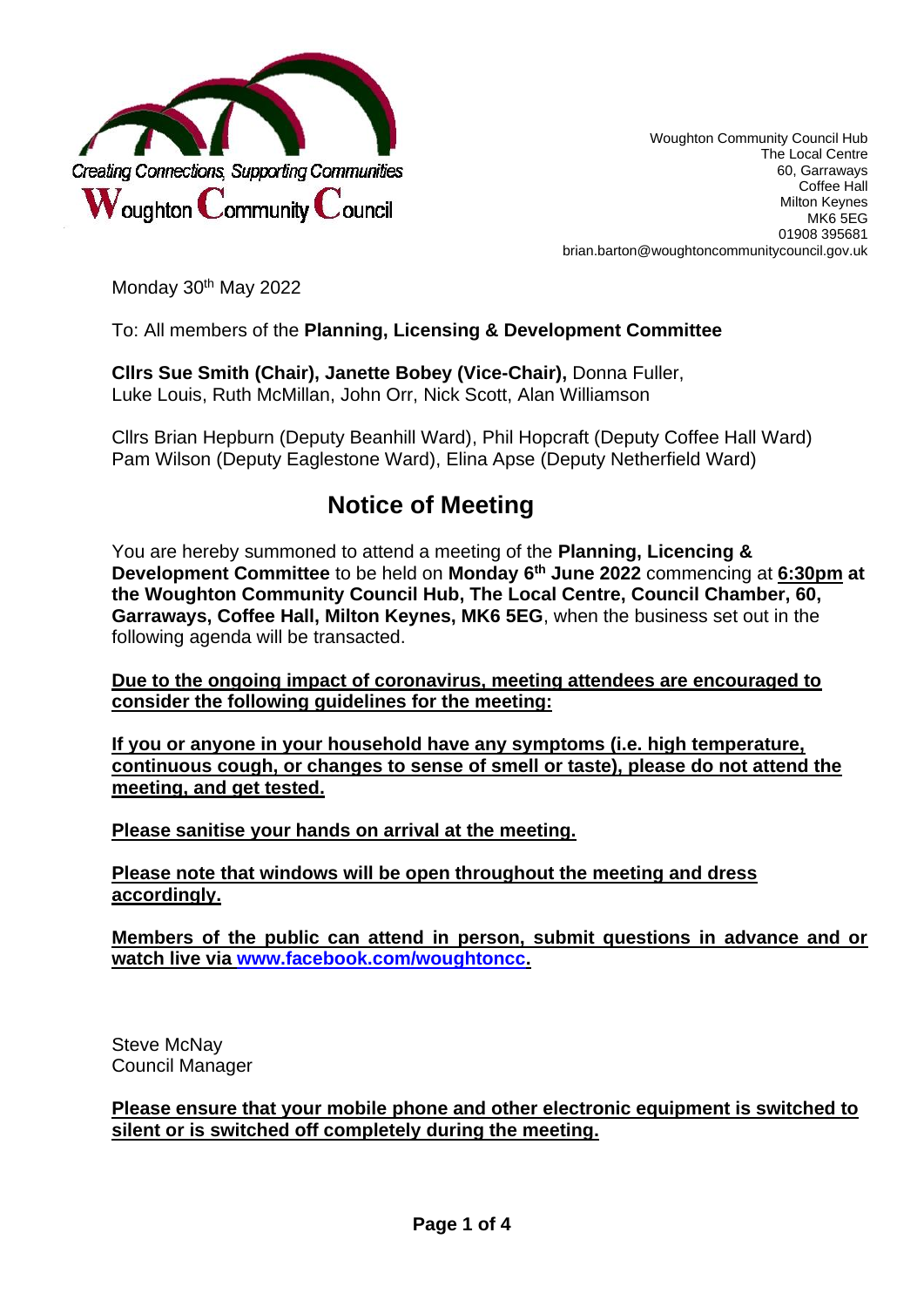**Please be aware that this meeting is being recorded and broadcast live. Microphones are live at all times – if you are not speaking formally within the meeting, please do keep any additional noise to a minimum and be aware that anything said within this meeting will be in the public domain'.** 

**Calendar of meetings (current – may change with Wednesdays for some Full Council meetings) is at:** 

**<https://www.woughtoncommunitycouncil.gov.uk/council-meeting-calendar/>**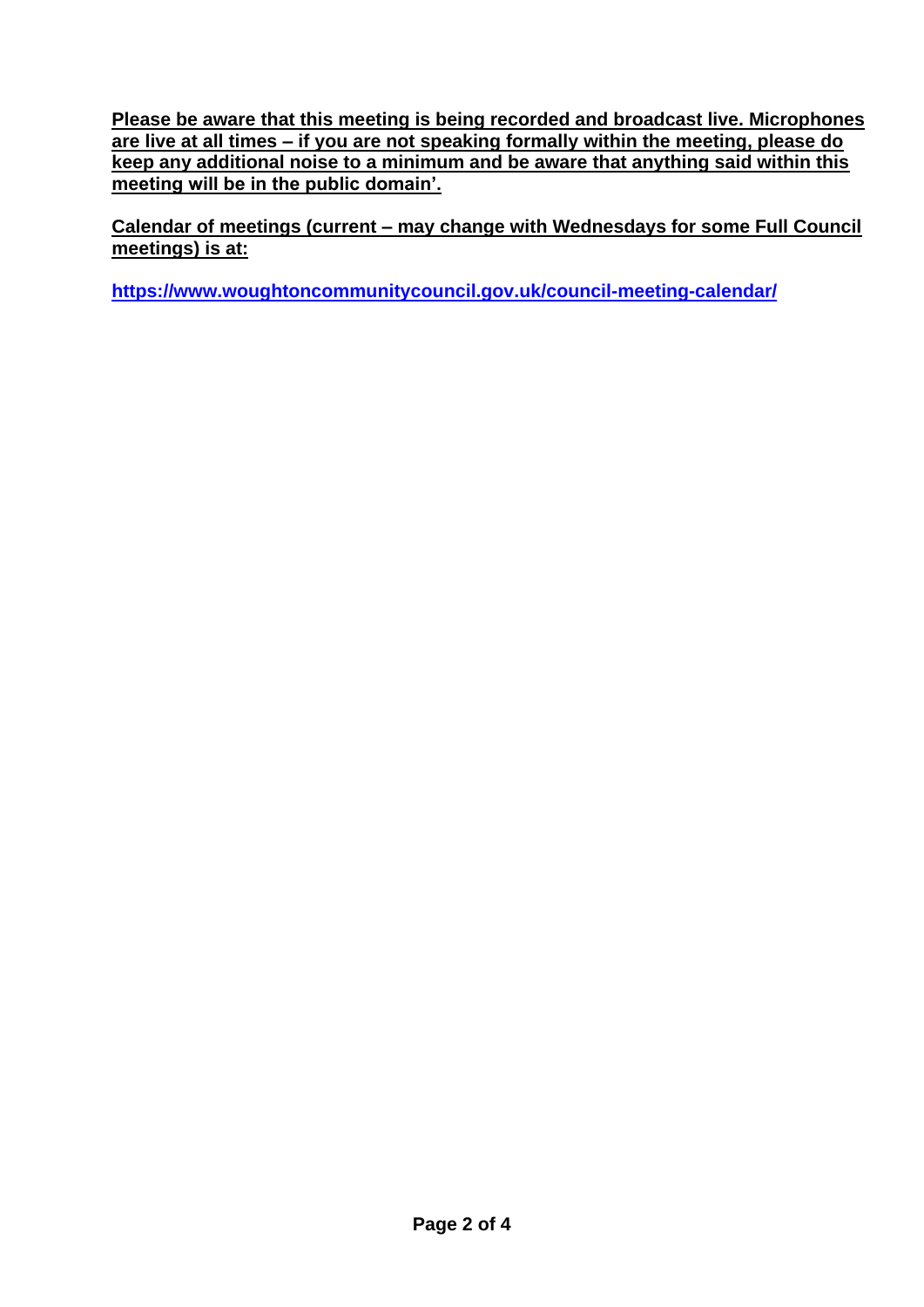## **AGENDA**

## **LD 01/22 Apologies:**

To receive and accept apologies from members unable to attend the meeting.

## **LD 02/22 Declarations of Interest:**

Under the Relevant Authorities (Disclosable Pecuniary Interests) Regulations 2012, made under s30 (3) of the Localism Act, members must declare any disclosable pecuniary interest which they may have in any of the items under consideration at this meeting, and any additional interests not previously declared.

## **LD 03/22 Questions from the public (maximum 10 minutes):**

To receive questions and statements from members of the public.

## **LD 04/22 Chairs announcements:**

To receive announcements from the Chair.

## **LD 05/22 Minutes of previous meeting(s):**

To receive and approve as a correct record the minutes of the meetings held on:

- Tuesday 19<sup>th</sup> April 2022
- Tuesday 3<sup>rd</sup> May 2022 (special meeting)

## **(To follow)**

## **LD 06/22 To agree submissions to Milton Keynes Council on the Planning application(s) received:**

- **a) Application no:** 22/01234/PRIOR **Proposal:** Prior approval for the installation of an 18 metre high monopole supporting 6 no. antennas and 2 no. transmission dishes, 4 no. equipment cabinets and development works ancillary thereto. **At:** Land At Barnfield Drive, Netherfield, Milton Keynes
- **b) Application no:** 22/00829/FUL
	- **Proposal:** Erection of a single storey outbuilding to be used ancillary to the existing dwelling

**At:** 95 St Dunstans, Coffee Hall, Milton Keynes, MK6 5DW

**c) Application no:** 22/01307/FULM

**Proposal:** Variation of condition 8 (Biodiversity Enhancement (Compliance) (attached to planning ref. 20/01433/FUL for the demolition of single storey prefabricated Ambulatory Emergency Care Unit and partial demolition of two storey Ambulance Service building and the erection of new 2 storey building to accommodate same day emergency care and short stay unit for adults.)

**At:** Milton Keynes General Hospital Standing Way Eaglestone Milton Keynes MK6 5LD **(Reports by the Council Manager to follow)** 

## **LD 07/22 To agree submissions to Milton Keynes Council on the Licencing application(s) received:**

Carlo's (Reg X837 TEV) on 10/05/2022 for 1 ice cream van to trade Boroughwide. **(Verbal report by the Council Manager)**